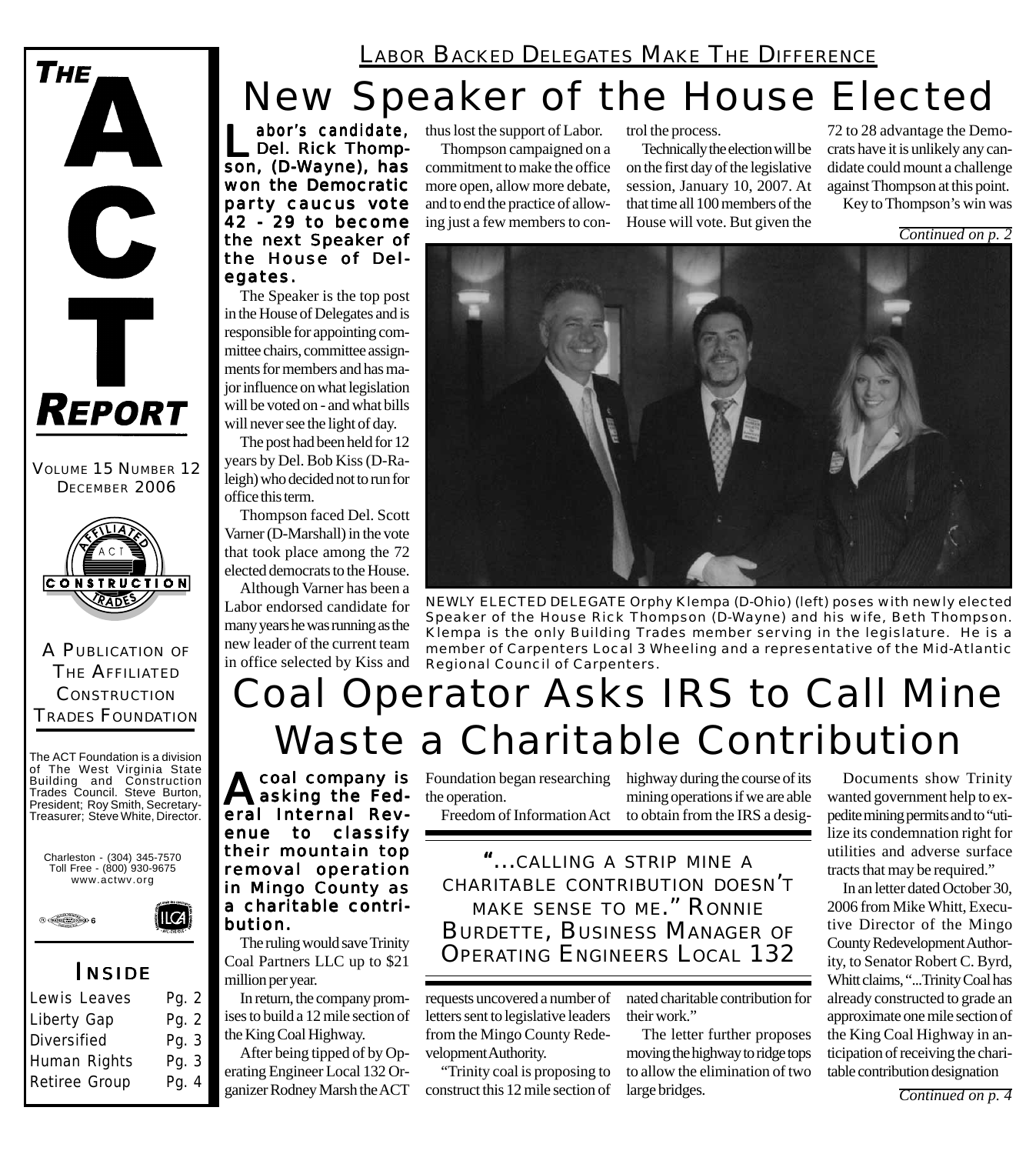# Lewis to Leave Labor Post

J im Lewis has<br>decided to leave<br>his position as decided to leave position Commissioner of the West Virginia Division of Labor.

Lewis was first appointed to the post by Governor Bob Wise in January 2000. Governor Joe Manchin reappointed Lewis when he took office in early 2005.

Lewis said it was just time for him to move on.

"I've been in the trades for 37 years," said Lewis. "I'm really excited to be able to stay home more and work on some committees I'm involved in around there."

Although Lewis has enjoyed his time as commissioner, he claims it has been a long haul. The drive alone took him three hours a day from his home in Wood County, then after spend-

### *House Speaker*

#### *CONTINUED FROM P. 1*

backing from organized labor. During the primary and general elections this year Labor focused

on the Speakers Race. With few exceptions endorsements only went to candidates who would agree to back the labor candidate for Speaker.

In addition a few key groups, including the State Building Trades, funded independent expenditures to support candidates

"We didn't have millions like [Massey Energy Executive] Blankenship but we made every dollar count," said Roy Smith, Secretary Treasurer of the WV



ing eight hours in Charleston, he barely had enough time to fulfill his obligations at home, such as serving as an officer on the examining board for the Parkersburg Pipefitters Local 565.

He also serves on the committee of the Experimental Aircraft Association. But he holds no regrets.

State Building Trades.

After conducting telephone polls and evaluating data the group put together a series of post card campaigns.

Together with the national

*"COMING OUT WE KNEW WE HAD PICKED UP EIGHT NEW DELEGATES WHO WERE COMMITTED TO SUPPORT LABOR'S CANDIDATE." ROY SMITH, SECRETARY TREASURER OF THE WV STATE BUILDING TRADES*

> mood towards Democratic candidates the effort proved very successful.

"Going into the election we thought Thompson was ahead a few votes," said Smith. "Coming out we knew we had picked up eight new Delegates who were committed to support

"The work that I was able to do in the trades has allowed me to go to this level. It has been a great opportunity I wouldn't trade for anything," said Lewis. "I appreciate the support the Labor movement gave me to get this job."

While working for state government Lewis had to give up contributing to his union pension fund. He intends to go back to work at the trade and work towards eligibility for a full retirement.

"I've worked with a great group of people," said Lewis. "They'll help you anyway they can."

Lewis began his career as a pipefitter when he was 19 and accepted into the apprenticeship program.

Governor Joe Manchin will select Lewis's replacement.

Labor's candidate."

The Republican members selected their leader to replace Charles Trump (R-Morgan) who, like Kiss, decided not to run for office. Del. Tim

> Armstead (R-Kanawha) was chosen by his party caucus and was unchallenged.

In the State Senate Earl Ray Tomblin (D-Logan) was reelected without

opposition to another term as Senate President, the comparable post to the House Speaker.

However the Republicans chose a new Minority Leader, Don Caruth, (R-Mercer) to replace Sen. Vic Sprouse (R-Kanawha).

# Hearing on Wind Project Canceled

Public hearings<br>for the proposed 44 turbine Liberty Gap Windmill project in Pendleton County were scheduled to begin on December 12.

But a technical mix up ended up canceling the hearings.

Rules of the State Public Service Commission (PSC) make the company applying for a permit responsible for publishing notices about the hearing in certain newspapers.

The legal firm handling the case for Liberty Gap failed to publish the notices forcing the hearing date to be postponed.

The PSC instead held a public comment session at its Charleston offices. The PSC then ruled to reschedule the hearings on April 16, 2007.

Because state law requires the PSC to complete work in a certain number of days an agreement to extend the time period must be worked out as well.

Members of the North Central WV Building Trades had prepared to attend the hearing and testify about the agreement they had negotiated to insure local union workers were employed on the project.

"We're disappointed the hearings were not held, we've worked hard to help this project move forward," said Natalie Stone, Executive Director of North Central.

Liberty Gap is being developed by U.S. Wind Force LLC, a Pennsylvania-based company.

U.S. Wind Force has signed a memorandum of understanding with North Central and the

WV State Building Trades pledging to use contractors that employ local union workers for all of their WV projects.

In addition the ACT Foundation hired an economist to model the economic impact of the project and to predict the effects on payrolls, purchases of local goods, and the resulting boost to the local economy.

ACT's economic impart report showed a 50 turbine project, with 18 miles of transmission line costing \$185 million would create about 165,000 manhours of construction employment over the estimated 8 month construction phase.

In addition to the resulting \$8 million in local construction worker wages, added benefits include local purchases of materials and supplies, taxes, and the resulting secondary effect of spending those new dollars in the local economy.

Earlier this year the PSC permit application for the project had been in jeopardy. The PSC threw the permit application in July out when they claimed the company tried to prevent access for a consultant working for opponents, who wanted to conduct a site study.

The West Virginia State Building and Construction Trades Council, who has provided legal support to intervene in the case, filed objections with the PSC stating the sanction to throw out the permit application was too strong.

The PSC agreed to reinstate the permit application after Liberty Gap agreed to allow on-site inspections and to pay some of the costs of the opponents' experts.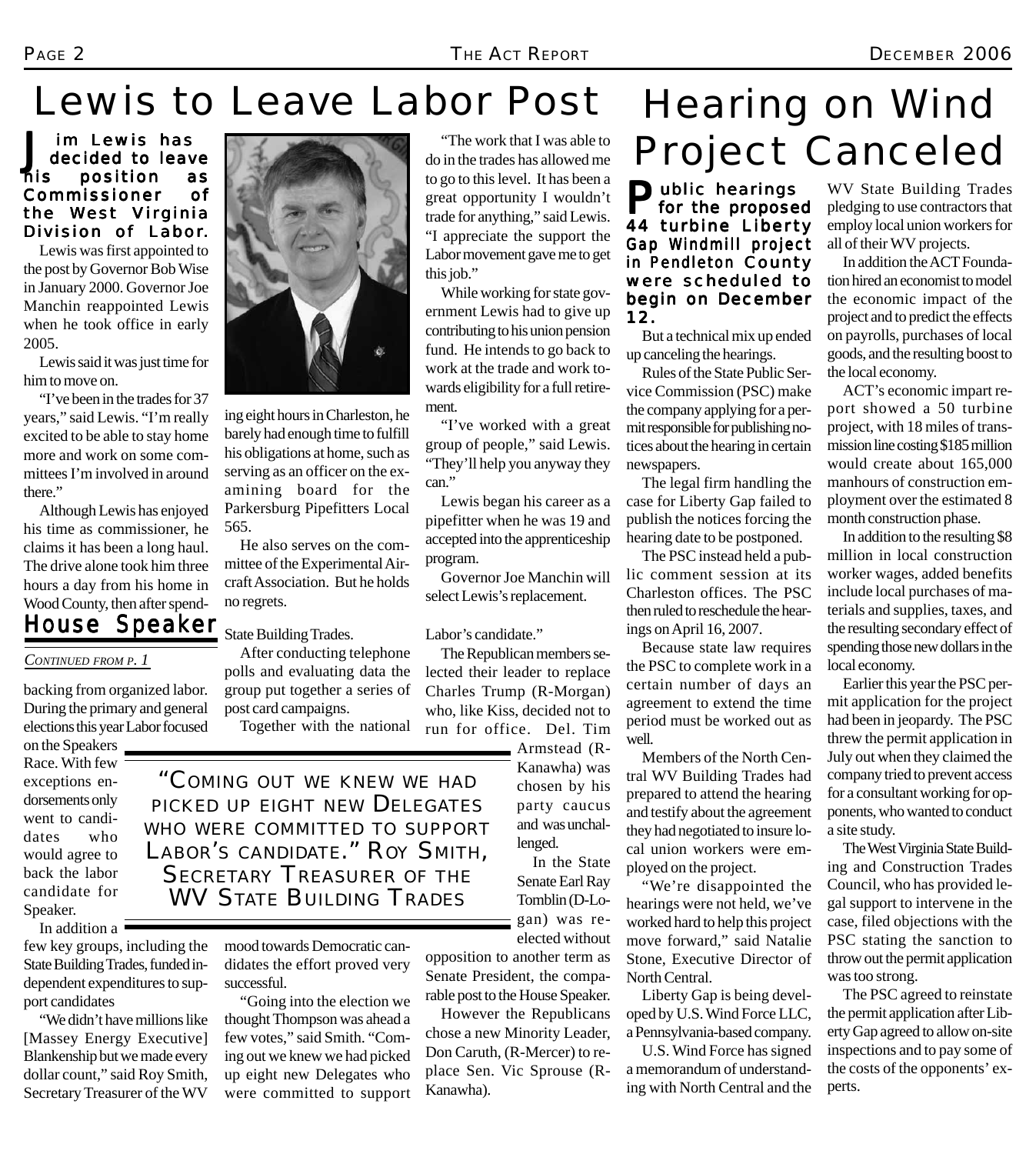#### COMPANY OWNED BY POWER BALL WINNER JACK WHITTAKER

moved to different projects.

## Diversified Enterprises Fights Subpoenas

IVETSIfIED ives including the Carpenters, threatened, demoted, and Mid-Atlantic Regional Council<br>
Enterprises, Bricklayers, Operating Engi- moved to different projects. of Carpenter in September and Enterprises, owned by famed Powerball winner Jack Whittaker, is in trouble with the National Labor Relations Board (NLRB) and the West Virginia Division of Labor. In August a number of Diversified employees approached

different craft union representa-

Bricklayers, Operating Engineers and ACT ! Representative Wayne Rebich. The workers had a variety of

concerns about their rate of pay and working conditions.

As the workers began to organize them-

*"IT IS THE BURDEN OF THE PARTY SUBPOENAED TO SHOW A REASON WHY THE BOARD'S SUBPOENA SHOULD NOT BE HONORED," EARL LEDFORD, REGIONAL ATTORNEY FOR REGION 9 OF THE NLRB*

selves they claim they were Diversified at the NLRB by the Charges were filed against

*International Human Rights Day*

*KENNY PERDUE, PRESIDENT OF THE WV AFL-CIO (right) and Reverend Dennis Sparks, Executive Director of West Virginia Council of Churches spoke to a group of about 100 supporters on International Human Rights Day, December 11.*

*International Human Rights Day marks the anniversary of the adoption of the Universal Declaration of Human Rights by the UN General Assembly in 1948, which ensured workers the right to individual freedom via economic security and independence and that includes the freedom of workers to form unions.*

*"Studies show that states where many workers belong to unions have lower poverty rates, better schools and less crime," said Perdue. "We're trying to sustain this quality of living for the citizens of West Virginia but due to corporate injustice workers are being fired for trying to form unions." The event took place at the state Capitol Building in Charleston.*

time seven workers filed a "Request for Assistance" with the West Virginia Division of Labor claiming they were not

August claiming Diversified broke the law on a number of occasions.

At the same

paid the right pay for projects in Beckley, Parkersburg and Elkins while working for Diversified. Some say they were paid at

of Carpenter in September and

lower rates while performing the work of higher paid crafts, others claim overtime was not paid.

Both the NLRB and the WV DOL have been look into these claims and the cases are heating up.

While investigating Unfair Labor Practice charges the NLRB directed the company to turn over documents relating to payroll and work assignments.

The NLRB issued a subpoena for the documents on October 27.

However just a few days later Diversified's lawyer filed a petition to avoid delivering the documents. Claiming the request was would produce "overburdensome, voluminous amounts of information" Whittakers lawyer wants the subpoena revoked.

Earl Ledford, Regional Attorney for Region 9 of the NLRB responded by referring the issue to the NLRB in Washington DC.

Ledford made his case against revoking the subpoena in a memorandum outlining a long history of cases backing up the NLRB investigators ability to

require information.

On November 9 Ledford wrote "the Regional Director has full discretion to issue precomplaint investigative subpoenas whenever the evidence sought would 'materially aid' in determining whether a complaint should issue."

Ledford goes on to explain how Diversified made claims basic payroll information was secret without any explanation and that the NLRB had offered to allow signed testimony to cut down on the paper request but the company refused.

"It is the burden of the party subpoenaed to show a reason why the Board's subpoena should not be honored," Ledford wrote. "The Employer has failed to meet this burden."

The case will be decided by a five person panel in Washington DC appointed by the President and approved by the Senate.

Workers are currently working on a project for the Shady Springs Public Service District in Raleigh County.

The \$7 million water treatment facility is located near Flattop Lake.

"We just heard they fired a guy on December 11," said Wayne Rebich, ACT Representative.

"I am sure a new set of charges will be filed."